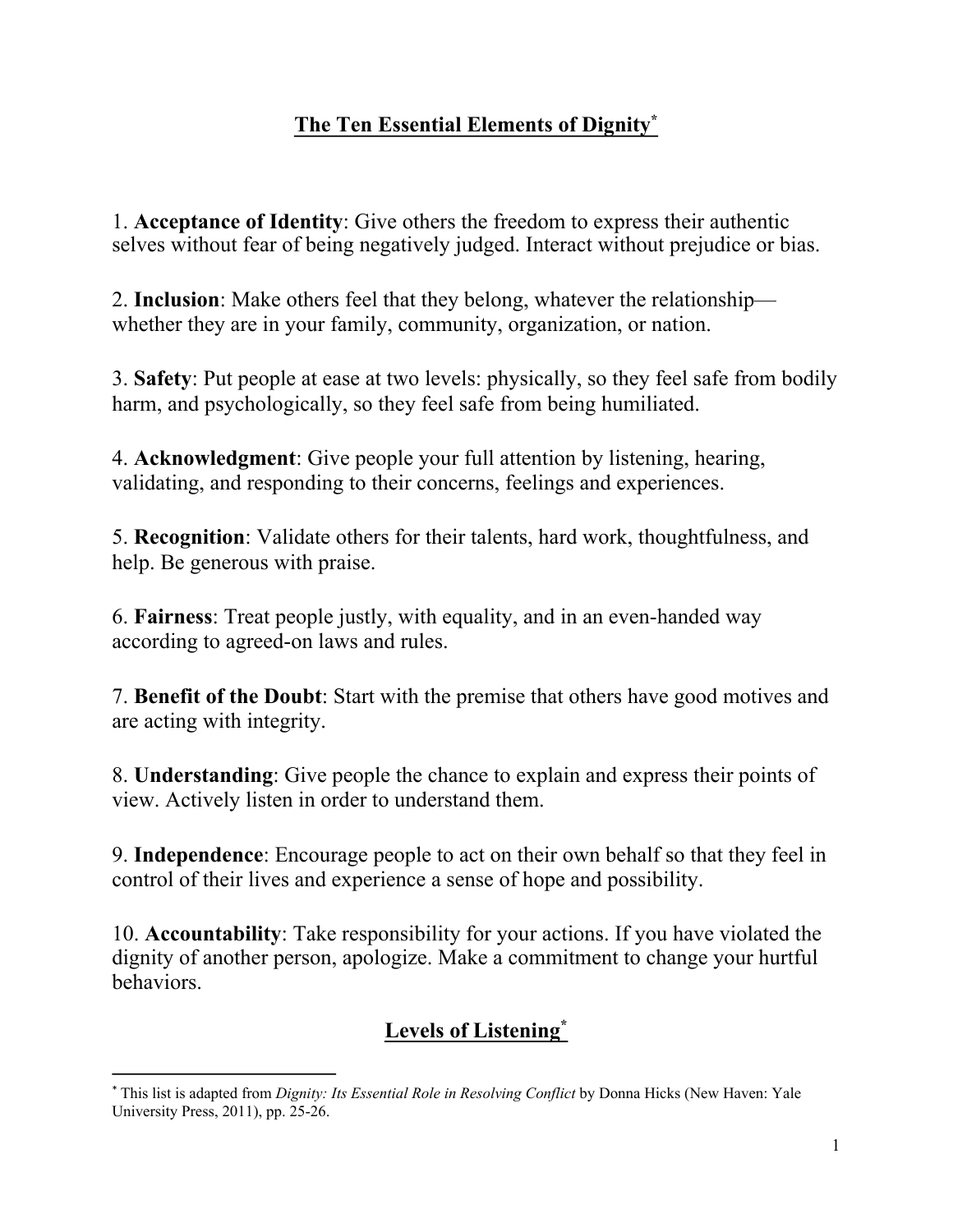#### **Empathic (or Pentecost) Listening**

(listen to grasp the meaning this has for the other)

#### **Listening for Emotion**

(listen for the feelings underneath what the other is saying)

### **Listening for Logic**

(listening to figure out why what the other is saying makes sense to them)

#### **Defensive Listening** (listening for what is wrong/illogical in what the other is saying)

## **Casual Listening** (sporadic listening in the midst of other distractions)

## **Listening for Understanding**

*Paraphrase, check for accuracy, understand the significance, validate feelings*

 

<sup>\*</sup> This graphic is adapted from *Redeeming Conflict: 12 Habits for Christian Leaders* by Ann M. Garrido (Notre Dame: Ave Maria Press, 2016), p. 59.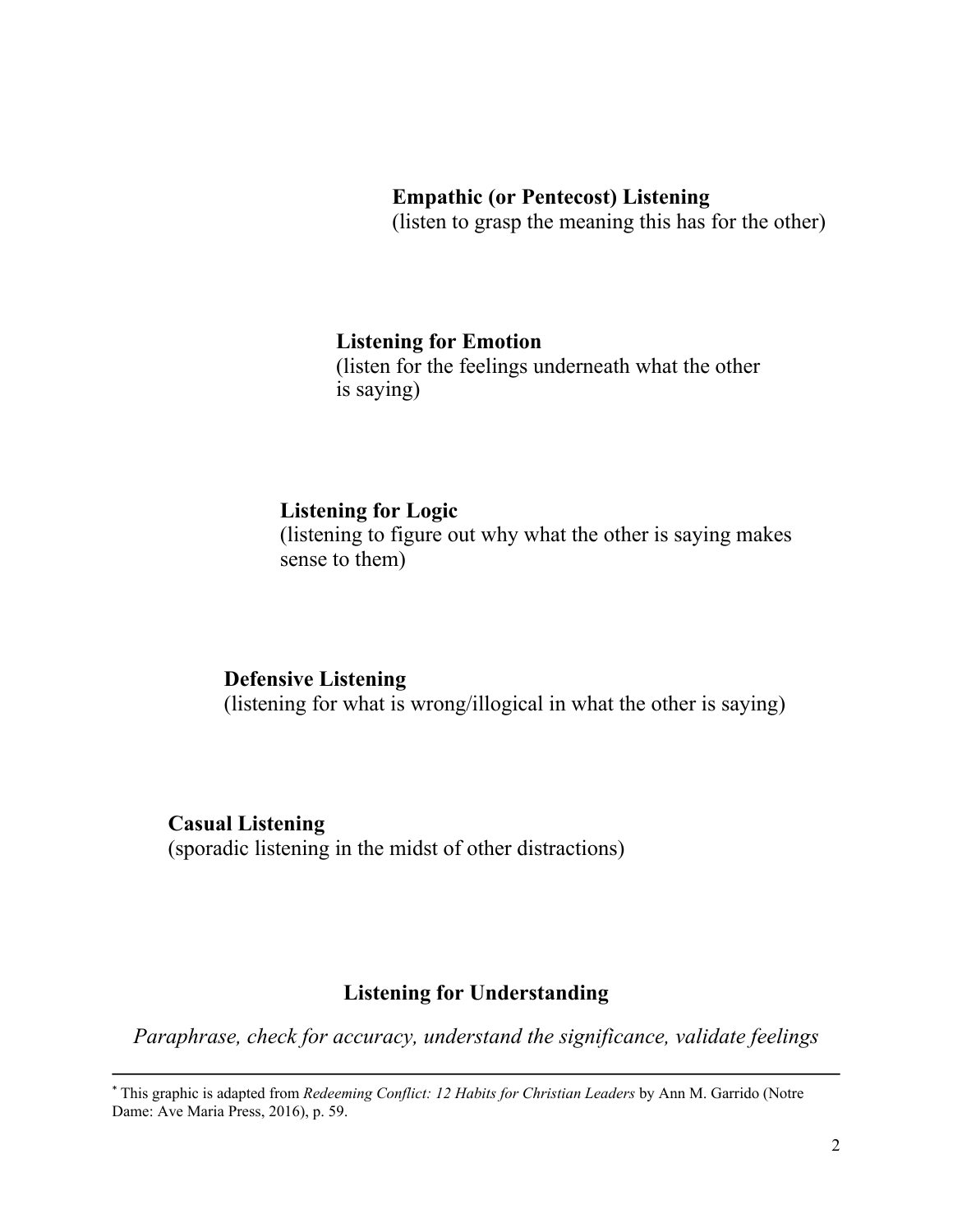1. Speaker or listener initiates the conversation: "I wanted to talk with you about list now a good time?"

#### *Speaker speaks.....*

2. Mirror: "Let me see if I understood you.....(paraphrase)." or "If I heard you accurately, you said....(paraphrase)." Or "So what I hear you saying is....(paraphrase)."

3. Check for accuracy: "Did I get that right?" "Have I understood you?" "Did I hear you accurately?"

*Speaker says yes or no....*

- If the response is "Yes," invite the speaker to continue by saying "Tell me more about that" or follow your natural curiosity about what seems most important by saying "Tell me more about...."
- If the response is "No" or "Almost": invite the speaker to try again. "I've missed something. Help me understand what you are saying about...."

*[Paraphrase again and check for accuracy]*

4. Repeat mirroring and checking for accuracy until the speaker has said what s/he needs to and feels understood.

5. Understand the significance: Check your understanding of why and how the issues are meaningful to the speaker. "Help me understand more about what that means to you." or "It sounds like you are feeling because **because** . Is that right?"

6. Validate: "I can understand why you are feeling  $\cdot$ "

7. Sometimes this is the end of the interaction. Other times it is helpful to follow up with a question about next steps: "Help me understand what you need now." Explore this with them using the same process: paraphrase, check for accuracy, understand significance and validate their feelings or needs.

### **Tips for Listening at a Deeper Level**